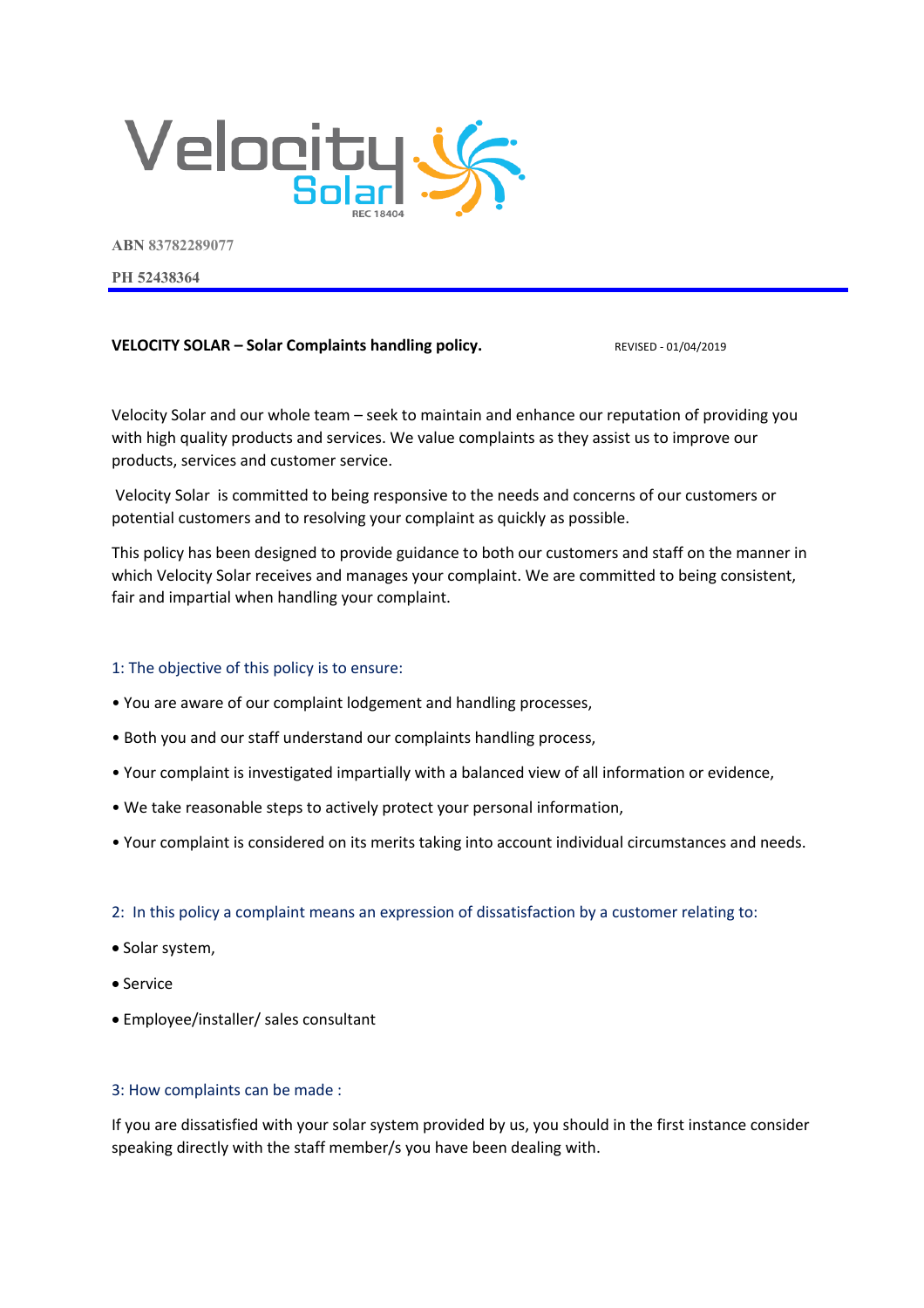If you are uncomfortable with this or consider the relevant staff member is unable to address your concerns you can lodge a complaint with us in one of the following ways:

- By telephoning us on 0352438364
- By writing to us 14 Wilray Street, Grovedale 3216
- By emailing us Admin@velocitysolar.com.au
- In person by speaking to any of our customer service staff.

If we receive your complaint verbally and we consider it appropriate, we may ask you to put your complaint in writing, or we will formally document your complaint , to allow us to follow our processes.

## 4: Details and information required to complete a complaint process.

- Your name and contact details,
- The name of the person you have been dealing with about your solar system,
- The nature of the complaint,
- Details of any steps you have already taken to resolve the compliant,
- Details of conversations you may have had with us that may be relevant to your complaint,
- Copies of any documentation which supports your complaint.

If you lodge a complaint we will record your personal information solely for the purposes of addressing your complaint. Your personal details will actively be protected from disclosure, unless you expressly consent to its disclosure.

## 5: Velocity Solar is committed to resolving your issues

Resolving issues at the first point of contact is our priority, however, this will not be possible in all circumstances, in which case a more formal complaints process will be followed.

We will acknowledge receipt of your complaint within fiver (5) business days. Once your complaint has been received, we will undertake an initial review of your complaint.

We are committed to resolving your complaint within 10 business days of you lodging your complaint, however, this may not always be possible on every occasion. Where we have been unable to resolve your complaint within 10 business days, we will inform you of the reason for the delay and specify a date when we will be in a position to finalise your complaint.

Once we have finalised your complaint, we will advise you of our findings and any action we have taken. We will do this in writing, unless it has been mutually agreed that we can provide it to you verbally.

You have the right to make enquiries about the current status of your complaint at any time by contacting us.